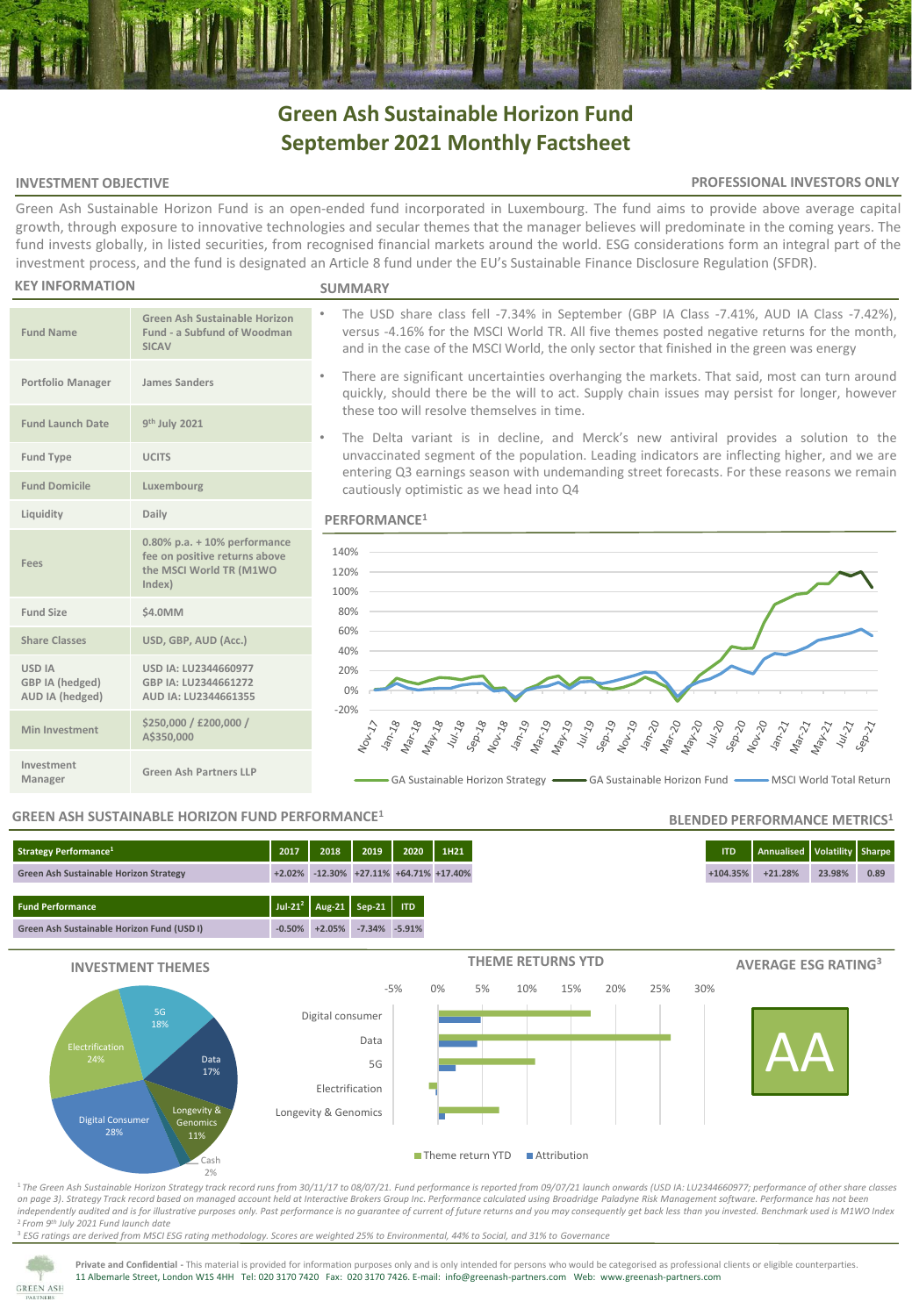#### **SECTOR EXPOSURE**



#### **REGIONAL EXPOSURE BY LISTING**



#### **WEIGHTINGS BY MARKET CAP**

| 0%                                                          | 20% | 40% | 60%                                                   | 80% | 100% |  |  |  |
|-------------------------------------------------------------|-----|-----|-------------------------------------------------------|-----|------|--|--|--|
| Mega Cap (> \$200BN)<br>Mid Cap (\$2BN-10BN)<br><b>Cash</b> |     |     | Large Cap (\$10BN-200BN)<br>Small Cap (\$300MM-\$2BN) |     |      |  |  |  |

#### **SERVICE PROVIDERS**

| Auditor                 | PricewaterhouseCoopers<br>(PWC)                            |
|-------------------------|------------------------------------------------------------|
| Custodian               | Credit Suisse (Lux)                                        |
| Administrator           | <b>Credit Suisse Fund Services</b><br>(Lux)                |
| <b>Paying Agent</b>     | Credit Suisse AG                                           |
| Legal<br>Representative | Credit Suisse AG                                           |
| Management<br>Company   | <b>MultiConcept Fund</b><br>Management S.A<br>(Luxembourg) |

#### **FUND UPDATE AND OUTLOOK**

The USD share class fell -7.34% in September (GBP IA Class -7.41%, AUD IA Class -7.42%), versus - 4.16% for the MSCI World Total Return (M1WO). All five themes posted negative returns for the month, and in the case of the MSCI World, the only sector that finished in the green was energy.

Market pullbacks are generally the result of multiple adverse events that are not always connected, but eventually tip the balance of sentiment and cause a risk off move. In September there were at least five of these. Firstly, the debt woes of China's Evergrande started coming to a head as substantial bond maturities approached. While a relatively small part of the overall domestic property market, Evergrande has \$300BN in debt outstanding, and, absent government intervention, poses contagion risks to other property developers, banks and local governments. Meanwhile, COVID-19 continues to impact fragile and complex supply chains globally. This has manifested in myriad ways, from shipping rates, to semiconductor shortages and shocks to physical commodity markets (e.g. silicon metal +300% in two months). Another major supply shock came to the fore in September, this time in the natural gas markets. This is particularly acute in Europe and China – day ahead baseload electricity soared over +30% in Germany and the UK over the month (at one point the UK had a +343% spike), and northern China has suffered widespread blackouts, to the extent that factories have shuttered and traffic lights in major cities have turned off. In the US, Fed Chair Powell gave a slightly more hawkish press conference than expected towards the end of the month. Perhaps worse, two Fed presidents, Rosengren and Kaplan, stepped down following controversy over their personal securities trading during 2020, and soon after, another has been put in the spotlight for similar activities (Clarida). In Washington D.C., lawmakers continue to squabble over the Biden administration's infrastructure plan as well as the perennial horse-trading over the debt ceiling. All of these headwinds combine to raise concerns over the growth outlook, and the possibility of stagflation in the global economy. This resulted in a rally in longer dated US Treasury yields and the US dollar, and considerable weakness in equities. Duration equities like big tech, interest rate sensitive equities like REITs, and high multiple stocks such as earlier stage tech and biotech were particularly badly impacted by these macro conditions. Worse, the developments in China caused acute weakness in basic material stocks, which previously protected the strategy in this kind of environment.

The Digital Consumer theme declined -5.82% in September, with just TCS Group finishing up (+3.96%). Coinbase joined the theme, providing some exposure to cryptocurrency infrastructure.

5G fell -5.77%, driven by weakness in rate sensitive cell tower REITs. 5G semiconductor stocks like Broadcom and Marvell Technologies outperformed the broader index, but still posted negative returns in September. African TowerCo Helios Towers bucked the trend, rising +3.43%.

Data declined -5.25%, driven by weakness in Microsoft, Nvidia and Equinix. This was partially offset by positive performance from IonQ and new addition Darktrace.

Longevity and Genomics was the worst performer of the themes (-9.23%), due to its exposure to small and mid cap biotech. Many of these holdings are now -50% off their 52-week highs (they generally peaked in February). AI-driven drug discovery company Abcellera was a highlight, rising +19.43% in September due to the reauthorisation of their monoclonal antibody treatment for COVID-19, developed in partnership with Eli Lilly (also owned, but -11.55% on the month).

Electrification was the second worst performer, declining -9.23%. Only Vestas finished in positive territory (+1.26%). Overall the theme suffered from broad-based weakness from both cyclical exposure, such as basic materials and industrials, and non-cyclical like utilities and REITs.

In calibrating our view for Q4, we cannot deny there are significant uncertainties overhanging the markets. That said, central bank policy, political deadlocks, and the current events in China can all turn around very quickly, should there be the will to act. Supply chain issues may persist for longer, however, these too will resolve themselves in time. On the more positive side, the Delta variant appears to be in decline globally, and Merck's new antiviral provides a possible solution to the unvaccinated segment of the global population. Leading indicators have started to inflect higher (e.g. the JPM Economic Surprise Index), and we are entering Q3 earnings season with undemanding street forecasts (GS estimate Q3 estimates for S&P earnings only +3% higher than the start of Q2 earnings season, despite Q2's +17% beat). For these reasons we remain cautiously optimistic as we head into Q4.